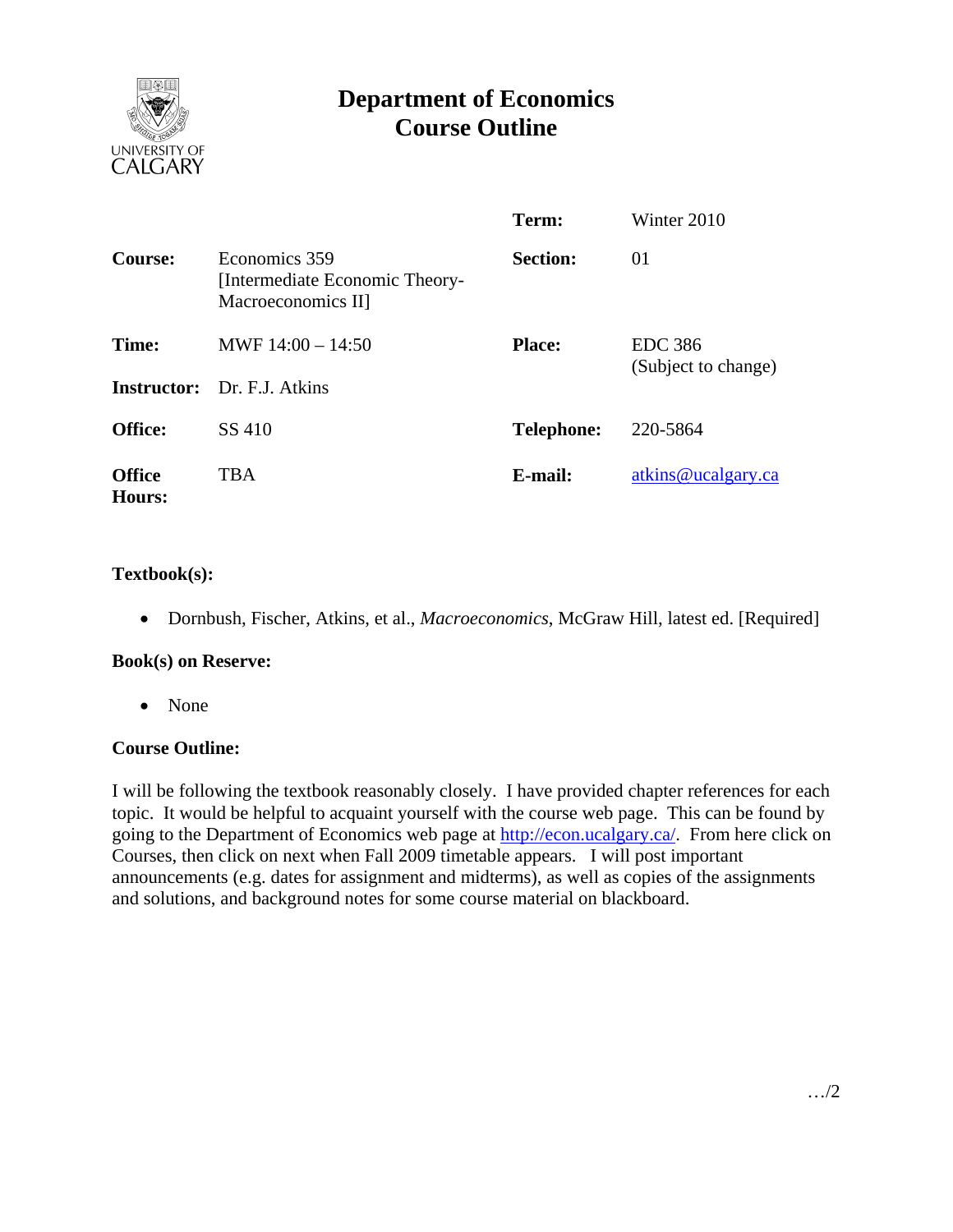## Topics

1 Introduction

 Thinking Like an Economist: Models and Modeling Short-run and Long-run analysis Nominal vs. real variables A look at the data

*Text: Chapter 1* 

2. Econ 303 review

This is material that you should have covered in 303.

- (a) The long-run market clearing model
- *Text: Chapter 3*
- (b) The IS/Lm Model

*Text: Chapter Part 4, Chapters 10-13* 

- 3. Business Cycles and Adjustment
	- (a) Business Cycles and the Economy
	- (b) Aggregate Demand and Aggregate Supply
	- (c) Inflation, unemployment and the Phillips Curve

*Text: Chapters 6, 7* 

- 4. Introduction to Trade and Exchange Rates
	- (a) The Balance of Payments Accounts
	- (b) Savings and Investment in a Small Open Economy
	- (c) Exchange Rates
	- (d) Purchasing Power Parity
	- *Text: Chapter 5*
- 5. How the economy behaves in the very long run: The economics of growth

*Text: Chapter 4* 

6. Selected Topics

*Text: Topics will be selected from Parts 5 and 6, chapters 14-20.*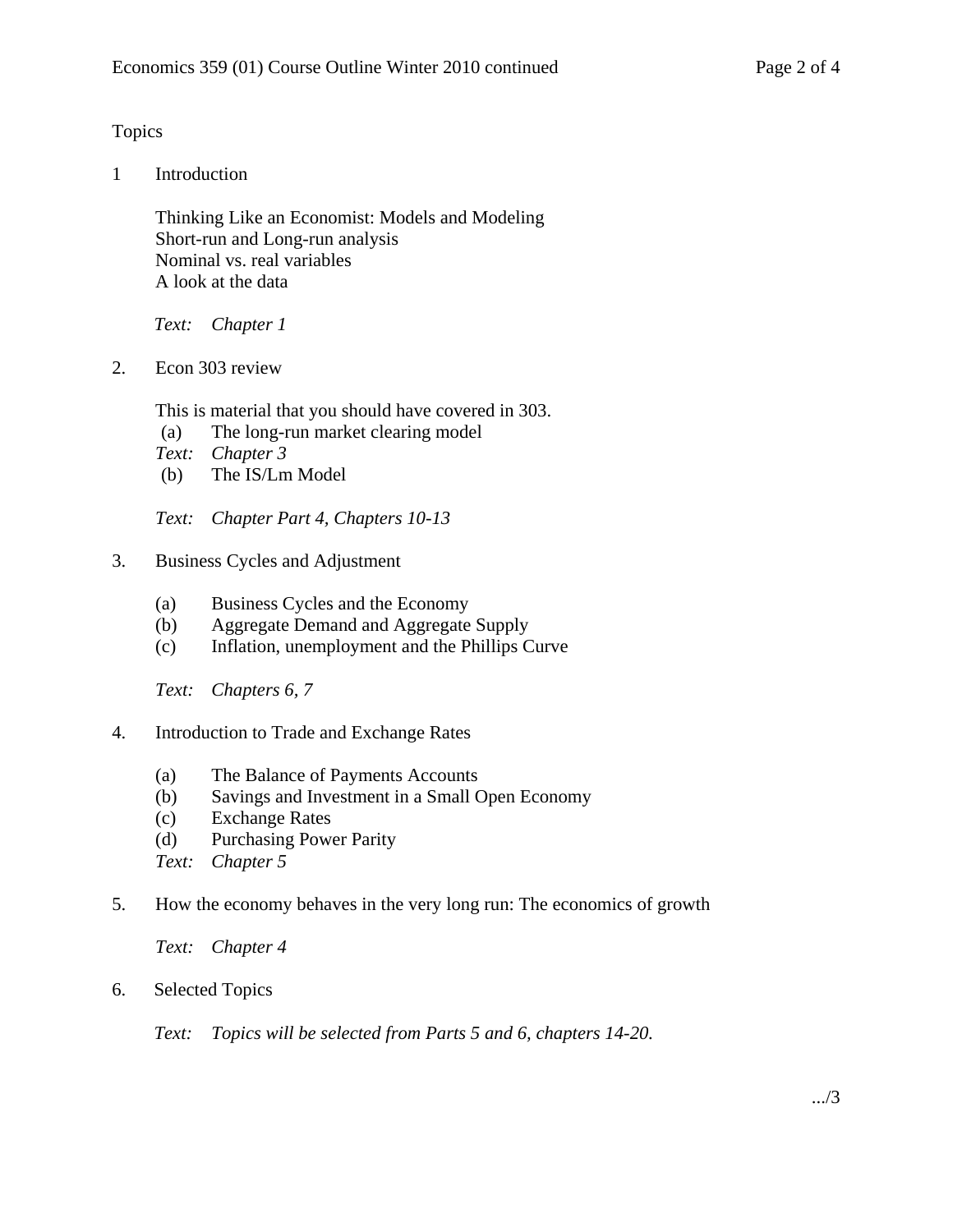### **Grade Determination and Final Examination Details:**

| Two Assignments          | @ 10% each | 20\% |
|--------------------------|------------|------|
| Two Midterms             | @ 20% each | 40%  |
| <b>Final Examination</b> |            | 40\% |

The dates for the assignments and the midterms will be announced in the first week of classes.

Tests and final exams are marked on a numerical (percentage) basis, and then converted to letter grades. The course grade is then calculated using the weights indicated above. As a guide to determining standing, these letter grade equivalences will generally apply:

| $A+ 95-100$ $B+ 77-81$ $C+ 67-69$ $D+ 56-59$ |  |  |  |
|----------------------------------------------|--|--|--|
| A 87-94 B 74-76 C 64-66 D 50-55              |  |  |  |
| A- 82-86 B- 70-73 C- 60-63 F 0-49            |  |  |  |

A passing grade on any particular component of the course is not required for a student to pass the course as a whole.

Non-programmable calculators will be allowed during the writing of tests or final examinations.

There will be a Registrar scheduled final examination, lasting 2 hours and held in a classroom.

Tests and exams will not involve multiple choice questions.

**R-E-S-P-E-C-T:** I assume that the reason you are attending my class is to endeavour to acquire an understanding of macroeconomics. It has been my experience that this task is made much easier and far more enjoyable for all involved (including me) if we can maintain a relaxed but respectful atmosphere in the classroom. For my part, maintaining such an atmosphere requires that I be respectful of your time, your questions, and your concerns. I will, therefore, strive to be on time for lectures and office hours, answer your questions in class as well as I can, and listen to your concerns. For your part, maintaining a respectful atmosphere requires that you avoid being late for class, that you refrain from leaving before the lecture ends, that you not talk when either I am speaking or one of your classmates is speaking, and that your cell phones are turned off during the class.